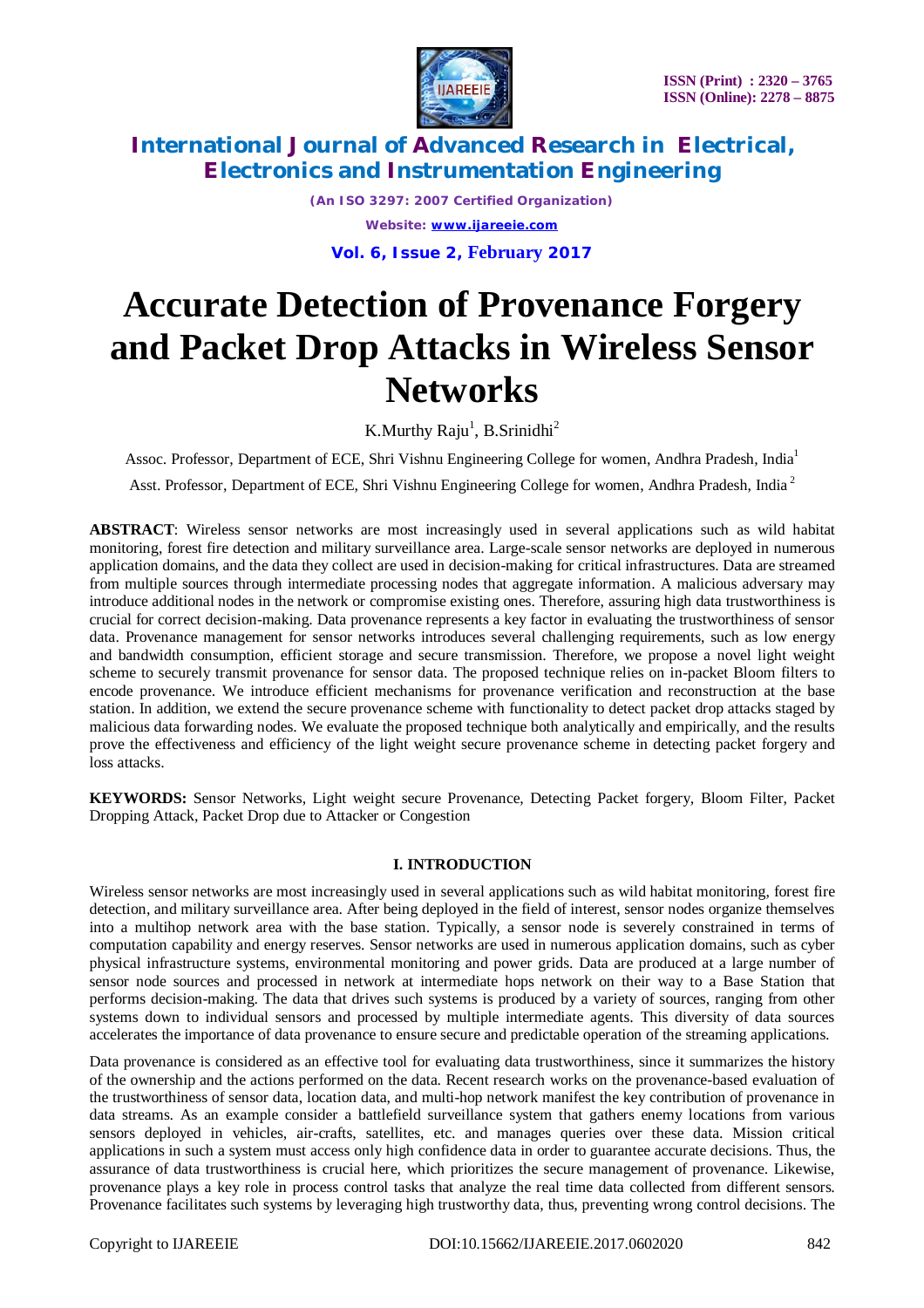

*(An ISO 3297: 2007 Certified Organization)*

*Website: [www.ijareeie.com](http://www.ijareeie.com)*

### **Vol. 6, Issue 2, February 2017**

significance of provenance for streaming data is also emphasized in the Research and Development Challenges for National Cyber Security report which recommends research initiatives on efficient and secure implementation of provenance for real-time systems.

#### **II. LITERATURE SURVEY**

A Source Path Isolation Engine (SPIE) to enable IP trace back, the ability to identify the source of a particular IP packet given a copy of the packet to be traced, its destination, and an approximate time of receipt. Historically, tracing individual packets has required prohibitive amounts of memory; one of SPIE's key innovations is to reduce the memory requirement down to 0.5% of link bandwidth per unit time through the use of Bloom filters. By storing only packet digests, and not the packets themselves, SPIE also does not increase a networks vulnerability to eavesdropping. SPIE therefore allows routers to efficiently determine if they forwarded a particular packet within a specified time interval while maintaining the privacy of unrelated traffic. The advantages of this approach are SPIE implements an auditing technique while reducing storage requirements significantly, Auditing is accomplished by computing and storing a packet digest and Privacy is maintained. The major disadvantage of this approach is its deployment at high speed networks has still been a challenging task due to the high storage overhead and access time requirement for recording packet digest.

As increasing amounts of valuable information are produced and persist digitally, the ability to determine the origin of data becomes important. In science, medicine, commerce, and government, data provenance tracking is essential for rights protection, regulatory compliance, management of intelligence and medical data, and authentication of information as it flows through workplace tasks. The Case of the Fake Picasso system is to provide strong integrity and confidentiality assurances for data provenance information. It describes the provenance-aware system prototype that implements provenance tracking of data writes at the application layer, which makes it extremely easy to deploy. The advantages of this approach are it provides fine grained control over the visibility of provenance information and ensures that no one can add or remove entries in the middle of a provenance chain without detection and It reduces the overhead. The disadvantages of this approach are this may cause privacy issues, no nodes can really hide their identity since they must put their public key in the records and also, it is normal that some nodes' keys get revoked/refreshed or some nodes leave the network, it will become hard to verify their previous sent provenance records especially for a long-history provenance.

The design space of In-packet Bloom filters in depth and evaluated new ways to enrich iBF-based networking applications without sacrificing the Bloom filter simplicity. First, the power of choices extension shows to be a very powerful and handy technique to deal with the probabilistic nature of hash-based data structures, providing finer control over false positives and enabling compliance to system policies and design optimization goals. Second, the space-efficient element deletion technique provides an important probabilistic capability without the overhead of existing solutions like counting Bloom filters and avoiding the limitations of false negative-prone BF extensions. Third, security extensions were considered to couple iBFs to time and packet contents, providing a method to secure iBFs against tampering and replay attacks. Finally, have a validated the extensions in a rich simulation set-up, including useful recommendations for efficient hashing implementations. The advantages of this approach are To increase the system performance, to enable false-negative-free element deletion and to provide security-enhanced constructs at wire speed. The advantages of this approach are It is not extendable to internet-size topologies and it is very sensitive to the distribution of flows per action; i.e., to the sizes of the area.

Secure In-network processing of Exact SUM queries as well as their derivatives, e.g., COUNT, AVG, etc. satisfying all four security properties. SIES achieves this goal through a combination of homomorphic encryption and secret sharing. It is scalable as it does not involve the participation of the sensors in the verification process. It entails a small constant communication cost per network edge. Moreover, it requires few and inexpensive cryptographic operations hashes and modular additions/multiplications at each party involved. The above render SIES lightweight and, thus, an ideal solution for resource-constrained sensors. The advantages of this approach are it is satisfying all the necessary security properties of the targeted model, data confidentiality, integrity, authentication, and freshness and it achieves this goal through a combination of a homomorphic encryption scheme and a secret sharing method. The major disadvantage of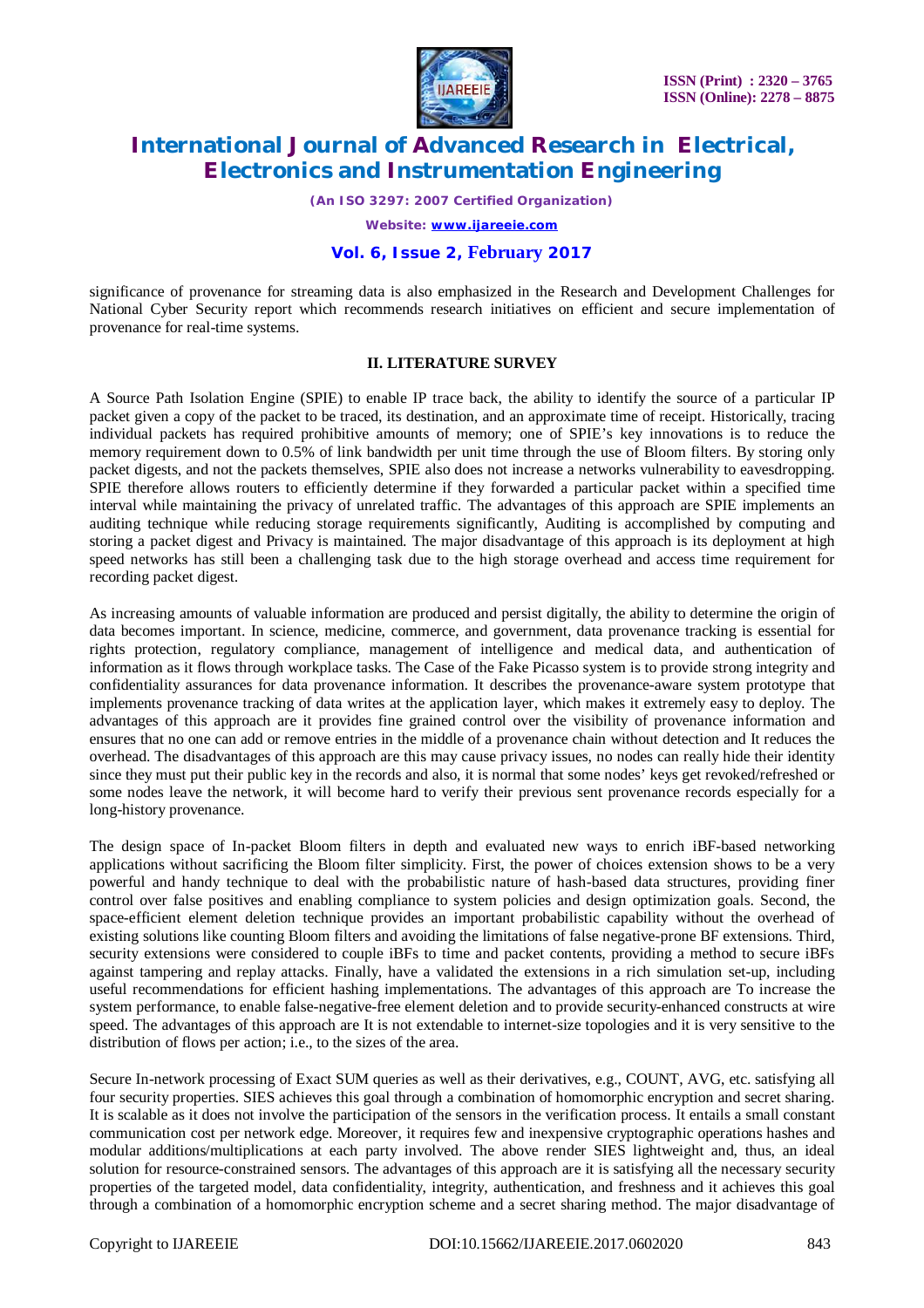

*(An ISO 3297: 2007 Certified Organization)*

*Website: [www.ijareeie.com](http://www.ijareeie.com)*

### **Vol. 6, Issue 2, February 2017**

this approach is some provides perfect authentication but they either impose extra overhead for computation or provides delayed authentication. Many provide integrity protection with some assumptions with privacy homomorphism.

TinySec addresses security in devices where energy and computation power present significant resource limitations. It has designed TinySec to address these deficiencies using the lessons we have learned from other security protocols. It has tried to highlight design process from a cryptographic perspective that meets both the intended resource constraints and security requirements. TinySec relies on cryptographic primitives that have been vetted in the security community for many years. TinySec implementation is in wide use throughout the sensor network community. We know of researchers building key exchange protocols on top of TinySec. Others have ported TinySec to their own custom hardware. TinySec is simple enough to integrate into existing applications that the burden on application programmers is minimal. The advantages of this approach are it is configurable and flexible security features that can be tailored to the needs of the application under consideration and it can be used as a ready-to-use experimental test-bed for security related experimentations in WSN. The major disadvantages of this approach is using a hardware based solution lacks flexibility and does not provide the transparent security enablement in the WSN applications.

### **III. SYSTEM ANALYSIS**

In the existing system, the key contribution of provenance in systems Where the use of untrust worthy data may lead to catastrophic failures SCADA systems. Although provenance modeling, collection, and querying have been studied extensively for workflows and curated databases, it is cannot detect the packet dropping attack launched through provenance forgery. Provenance in the sensor networks has not been properly addressed. The disadvantages of existing system are Traditional provenance security solutions use intensively cryptography and digital structures, and they employ append-based data structures to store provenance leading to high costs and also, It employs separate transmission channels for data and provenance.

The problem of secure and efficient provenance transmission is addressed and provenance verification is applied to detect packet loss attacks staged by malicious sensor nodes. In a multi-hop sensor network, data provenance allows the base station to trace the source and forwarding path of an individual data packet. Provenance must be recorded for each packet, but important challenges arise due to the tight storage, energy and bandwidth constraints of sensor nodes. The main goal is to design a provenance encoding and decoding mechanism that satisfies such security and performance needs. A provenance encoding strategy is proposed whereby each node on the path of a data packet securely embeds provenance information within a Bloom filter (BF) that is transmitted along with the data. Upon receiving the packet, the base station extracts and verifies the provenance information. It also devises an extension of the provenance encoding scheme that allows the BS to detect if a packet drop attack was staged by a malicious node. It uses only fast message authentication code (MAC) schemes and Bloom filters, which are fixed-size data structures that compactly represent provenance. Bloom filters make efficient usage of bandwidth, and they yield low error rates in practice.



Fig. 1 Architecture of provenance forgery

Packet dropping in the network may due to several reasons in the network. Proposed scheme does not classify the packet dropping that arises due to congestion in the path which leads to false negative. Hence a technique PDAC is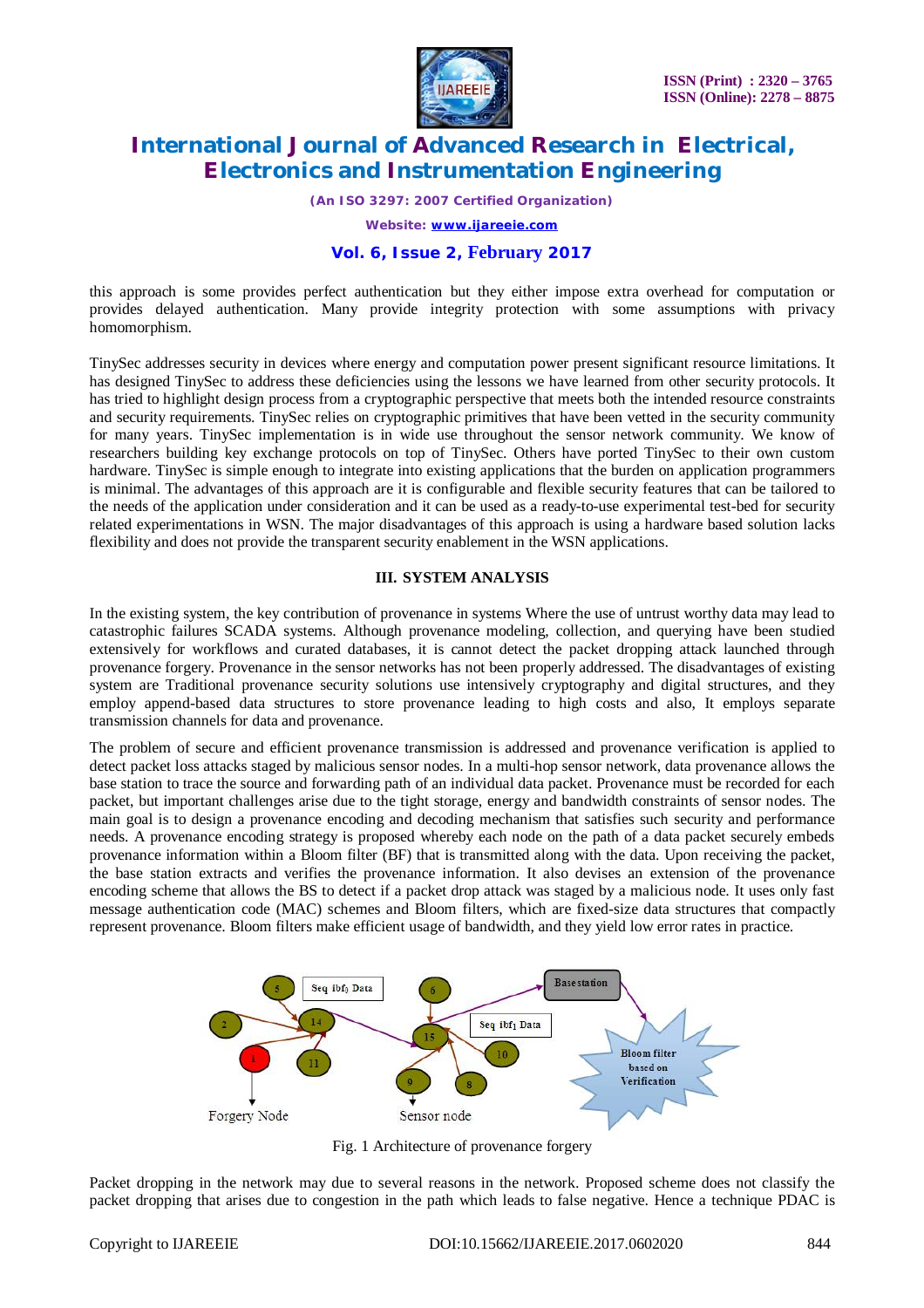

*(An ISO 3297: 2007 Certified Organization)*

*Website: [www.ijareeie.com](http://www.ijareeie.com)*

### **Vol. 6, Issue 2, February 2017**

contributed that classifies packet dropping due to congestion or attacker and detects attacker accurately. BS collects the routing load on every router in the path and classifies packet loss reason. Routing load refers to the number of data flows the node involved. If it involves in more number of flows then probability packet dropping at the node is high. This technique classifies dropping reason accurately and improves attack detection accuracy.

There are 6 steps in implementing the complete procedure. They are

- Secure Provenance Encoding using Bloom Filter
- Provenance Verification and Provenance Collection
- Provenance Encoding for detecting Packet Dropping Attack
- Verification and Collection of Packet Dropping Attack
- PDAC: Accurate Detection of Packet Dropping Attack using routing load
- Performance Evaluation



Fig. 2 Architecture of packet dropping attack

The advantages of this proposed system are Low energy and bandwidth consumption, efficient storage and secure transmission. It proves the effectiveness and efficiency of the light weight secure provenance scheme in detecting packet forgery and loss attack. It extends the secure provenance encoding scheme and devise a mechanism that detects packet drop attacks staged by malicious forwarding sensor nodes.

Bloom filters (BF) have increasingly become a fundamental data aggregation component to address performance and scalability issues of very diverse network applications, including overlay networks, data-centric routing, traffic monitoring, and so on. In this work, focus on the subset of distributed networking applications based on packet-headersize Bloom filters to share some state information set among network nodes. The specific state carried in the Bloom filter varies from application to application, ranging from secure credentials to IP prefixes and link identifiers, with the shared requirement of a fixed-size packet header data structure to efficiently verify set memberships. Considering the constraints faced by the implementation of next generation networks e.g. Gbps speeds, increasingly complex tasks, larger systems, high-speed memory availability, etc., recent inter-networking chose to include more information in the packet headers to keep pace with the increasing speed and needs of Internet-scale systems. Moving state to the packets themselves helps to alleviate system bottle necks and enables new in-network applications or stateless protocol designs. The BF used in this type of applications as an in-packet Bloom filter (iBF). These specific needs may benefit from additional capabilities like element removals or security enhancements.

#### **IV. RESULT AND DISCUSSION**

Most of these studies and works have been based on the use of simulators. Network simulator ns-2 has been the most used network simulator for these studies. NS2 is an open-source event-driven simulator designed specifically for research in computer communication networks. NS2 now contains modules for numerous network components such as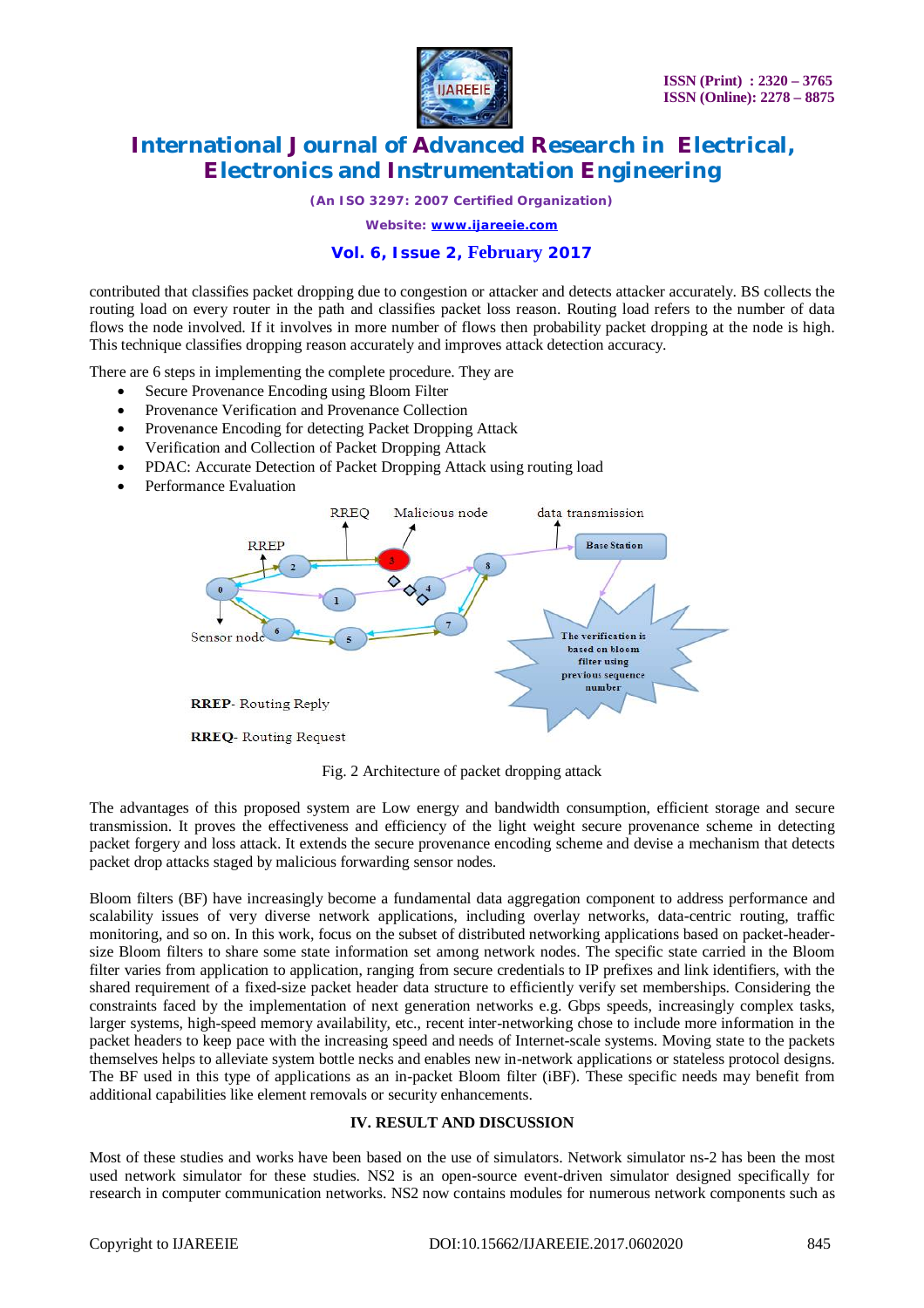

*(An ISO 3297: 2007 Certified Organization)*

*Website: [www.ijareeie.com](http://www.ijareeie.com)*

## **Vol. 6, Issue 2, February 2017**

routing, transport layer protocol, application, etc. To investigate network performance, researchers can simply use an easy-to-use scripting language to configure a network, and observe results. Network simulator ns-2 can be defined as a simulator that is written in two languages, C++ and OTcl (object-oriented tool command language), with the concept of object oriented. The topology of simulation is written with Tcl, and it has been linked with the modules of the simulator that are written in  $C_{++}$  through the use of OTcl linkages.



In figure 5 Data transmission route before attacker is launched 1-77-30-60-36-46-69-28-0. Similarly in figure 6 Data



transmission route 64-91-50-63-61-2-4-0 when attacker is launched.



Fig. 5 Data transmission before attacker is launched Fig. 6 Data transmission after attacker is launched

If the difference value between current sequence number and previous sequence number less than 5 it's not an attacker node. Otherwise is an attacker node. In the suspicious list of node involved attacker node and genuine node. So these nodes divide separately. We will calculate the generated packet count and received packet count of source side and receiver side. This suspicious list of all nodes checks the generated packet count and received packet count. Then, finds the difference between generated packet count and received packet count. If the difference is less than 25 it is not an attacker node. Otherwise it is an attacker node. Proposed and enhanced protocols are compared for the scenarios of varying number of hops. Communication range is varied as 200m, 250m, 300m and 350m to vary the hops as 4, 3.2, 2.6 and 2.3 hops respectively. Scenario is kept same for both protocols with same topology, energy, number of flows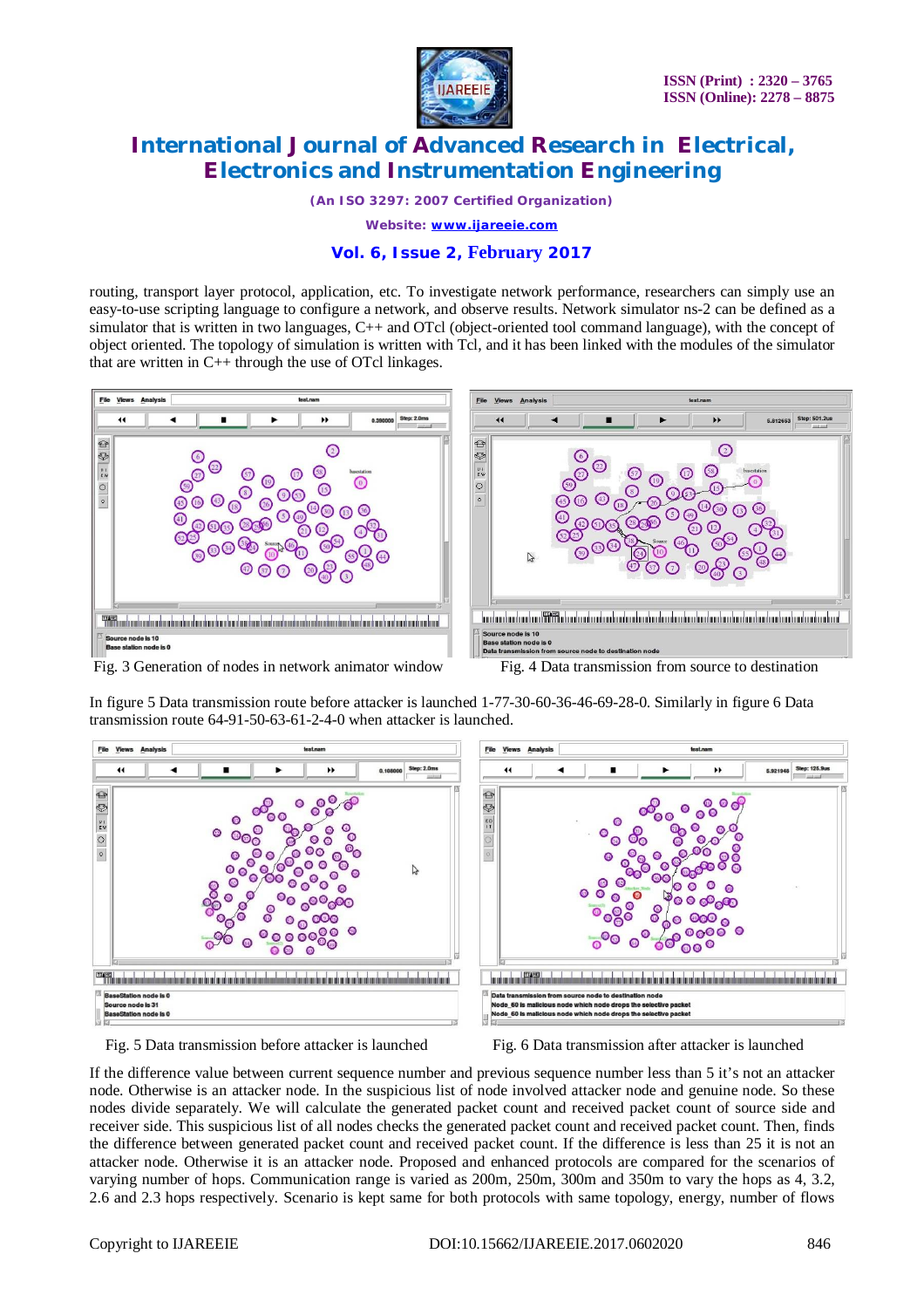

*(An ISO 3297: 2007 Certified Organization)*

*Website: [www.ijareeie.com](http://www.ijareeie.com)*

### **Vol. 6, Issue 2, February 2017**

and number of nodes. Totally 4 simulation runs are made by varying number of hops as 4, 3.2, 2.6, and 2.3. Parameters such as energy consumption, packet loss rate or dropped packet, packet delivery ratio and detection accuracy are computed and plotted as Xgraph.

With variation of number of hops the detection accuracy is better in Packet drop due to congestion or attacker scheme when compared to existing packet dropping attacker scheme shown in figure 7, dropped packets or packet loss rate is similar in both Packet dropping attack scheme and packet drop due to congestion or attacker scheme shown in figure 8







With variation of number of hops the energy consumption is shown in figure 9 and the packet delivery ratio is shown in figure 10 similar in both Packet dropping attack scheme and packet drop due to congestion or attacker scheme.







Fig. 10 Comparison of Packet delivery ratio between PDA and PDAC PDA and PDAC